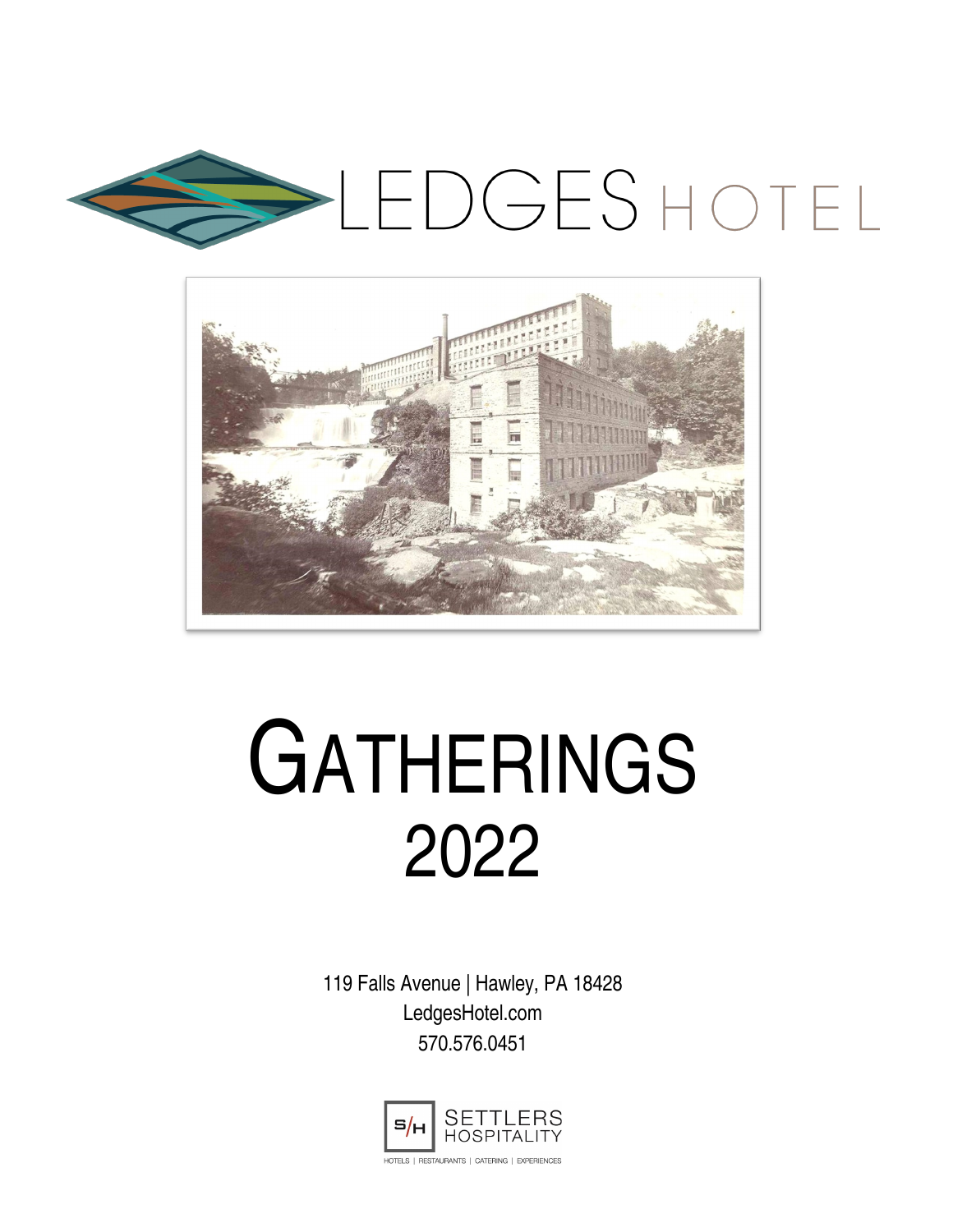

# **TABLE OF CONTENTS**

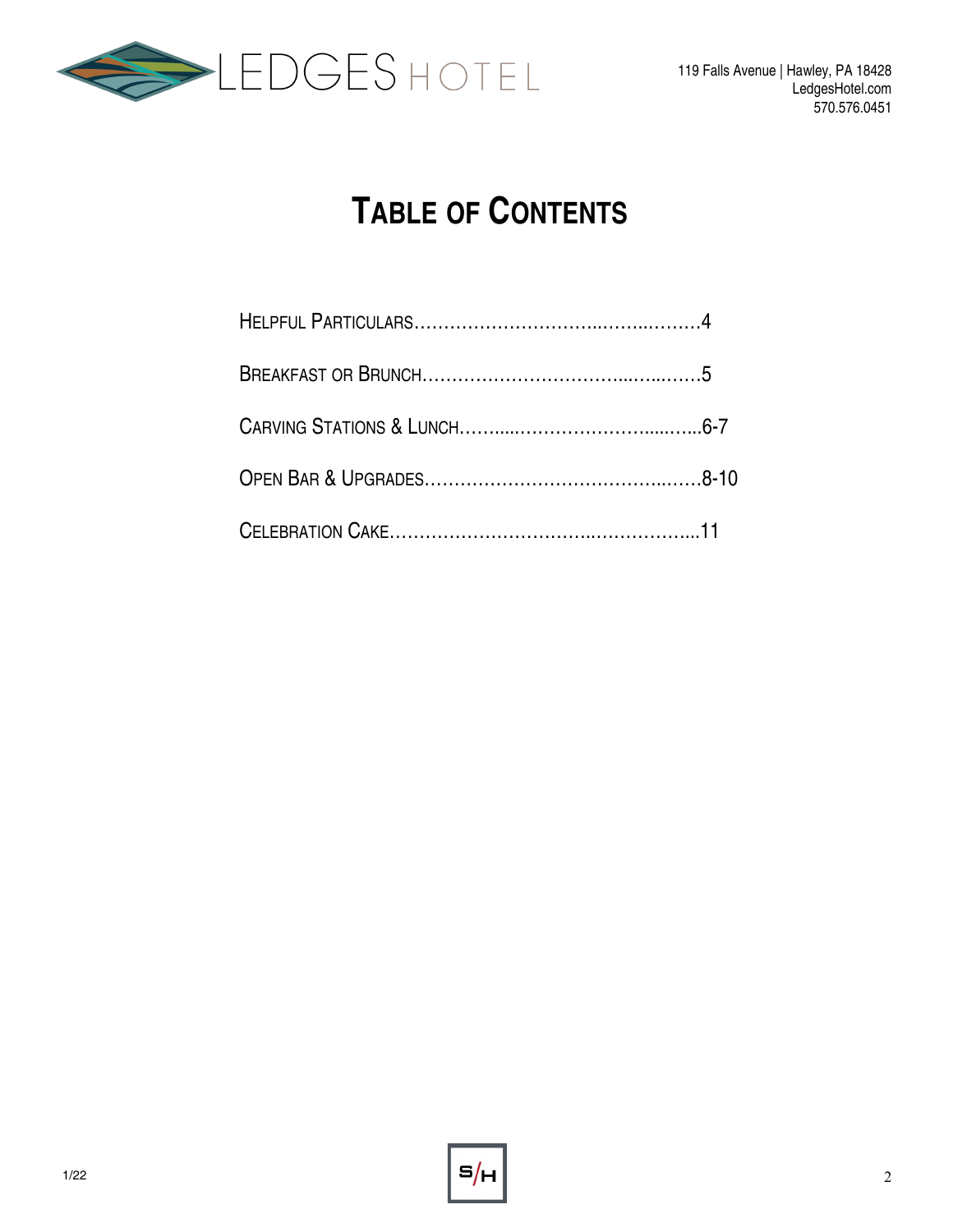

# **WELCOME TO LEDGES HOTEL**

Ledges Hotel truly affords you the opportunity to surround yourself in natural beauty while celebrating your special occasion. We offer you choices that reflect the ever-changing seasonal landscape that is the backdrop for your event, taking into consideration the panoramic views from both the tiered outdoor decking systems and indoor gathering spaces.

Our event coordinator will assist you with the design of your event to create an experience that complements the beauty of your surroundings. Our caring staff and preferred vendors will ensure that your event is executed with thoughtful attention to detail every step of the way. Our main focus is fulfilling your dreams and creating memories to last a lifetime.

#### **GATHERING INCLUSIONS**

Event Incorporating Your Choice of Glass Restaurant, Bar, and Restaurant Deck. Additional Arrangements May Be Made for Our Great Room, Great Deck, Serenity Deck, Ruin, and Stargazer Deck in Season May-October (Some Locations are Weather Permitting).

Our In-House Napkins, Tables, Flatware and China. Other Rentals Will be Priced Accordingly.

Event Coordinator to Guide You Through Menu Selection and Planning Particulars.

## **SPECIAL CONSIDERATIONS**

Maximum Capacity: 150 Guests

Minimum Capacity: 35 Guests

Continental Breakfast requires a minimum food and beverage spend of \$560. The Breakfast/Brunch Buffet has a minimum food and beverage spend of at least \$1,365.

The Lunch Buffet requires a minimum food and beverage spend of \$1,225 while a plated Lunch has a minimum food and beverage spend of at least \$1,575.

Ledges Hotel is a non-smoking facility. No smoking is permitted on site, including on the patio A designated smoking area is located by the outside steps to Ledges Hotel.

Site fee \$150 for breakfast, \$500 for brunch/lunch.

Events may be held between 11am and 3pm and last three hours.

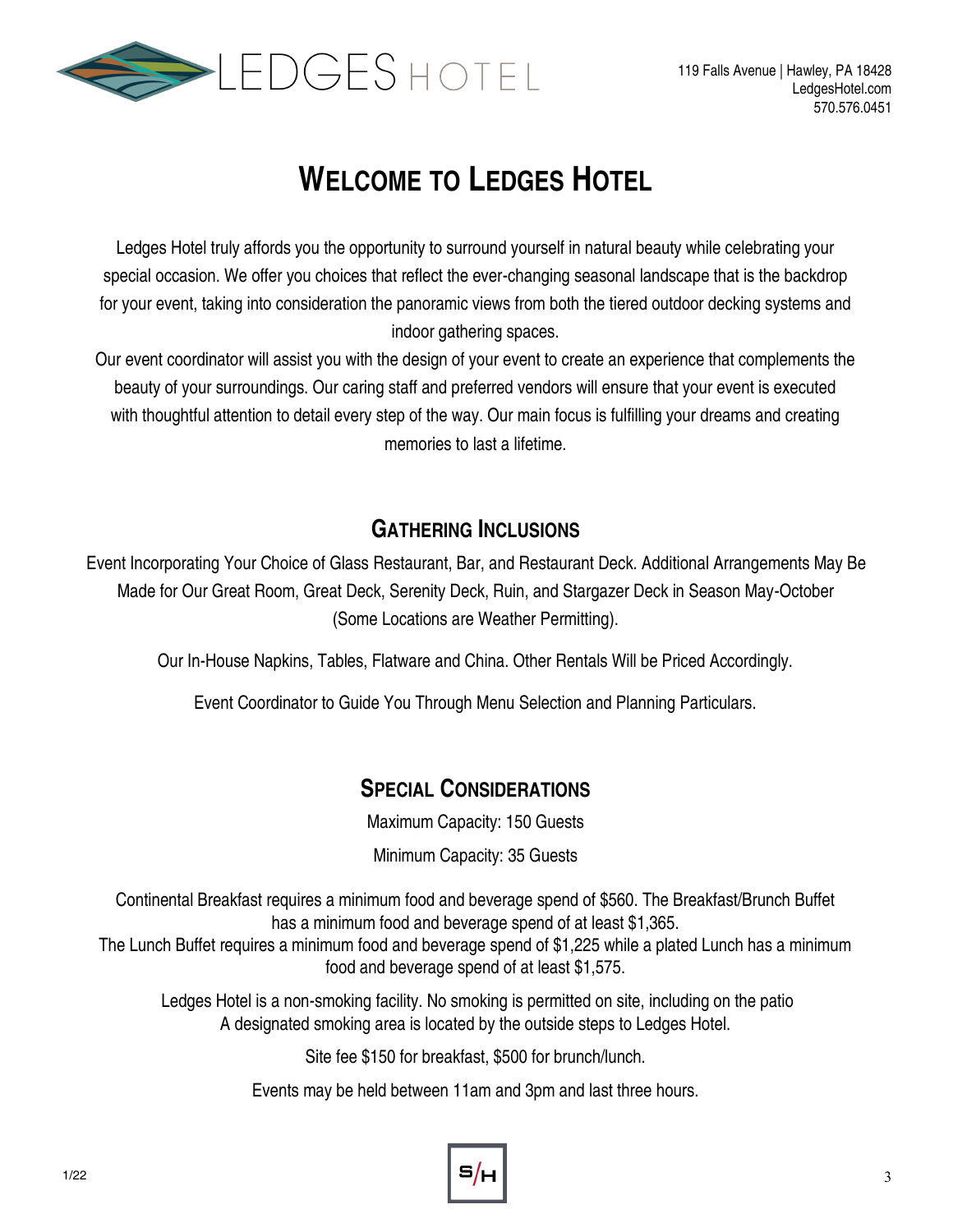

# **HELPFUL PARTICULARS**

- Gratuity is at your discretion.
- There will be a fee for any special set up required (beyond placing your pre-assembled centerpieces).
- Any items provided by you or any outside vendors must be removed immediately after the event.
- Settlers Hospitality does not assume responsibility for the damage or loss of any merchandise or articles left in the venue prior to, during, or following the function.
- Kindly do not attach decorations or displays to walls, doors, windows or ceilings.
- Final arrangements (i.e. choice of menu, estimated guest count, napkin color, number of guests at each table) must be made 21 days in advance.
- The final number of guests with the EXACT entree choice count is required 21 days prior to the function.
- We anticipate you may hire a musician, photographer, florist, or other vendors. Please let us know as soon as possible if you are hiring any other outside vendors for coordination purposes. All vendors must supply us with a Certificate of Insurance. Use of some vendors may include an upcharge.
- We reserve the right to regulate the volume of music.
- All food and beverage items must be prepared and presented by Settlers Hospitality, including cakes, alcohol, and favors. No outside food or beverage items are permitted.
- Alcoholic beverages may not be removed from the premises.
- We reserve the right to refuse alcohol beverage service to any guest at the function who is not 21 years of age and/ or limit the consumption of any guests for everyone's safety and comfort. We do not serve shots.
- Our experience prohibits us from allowing sparklers, non-biodegradable confetti and Chinese lanterns.
- All special arrangements are subject to approval.
- To keep things organized, and to make your event the best it can be, we ask that only the event host contact the event coordinator throughout the planning process.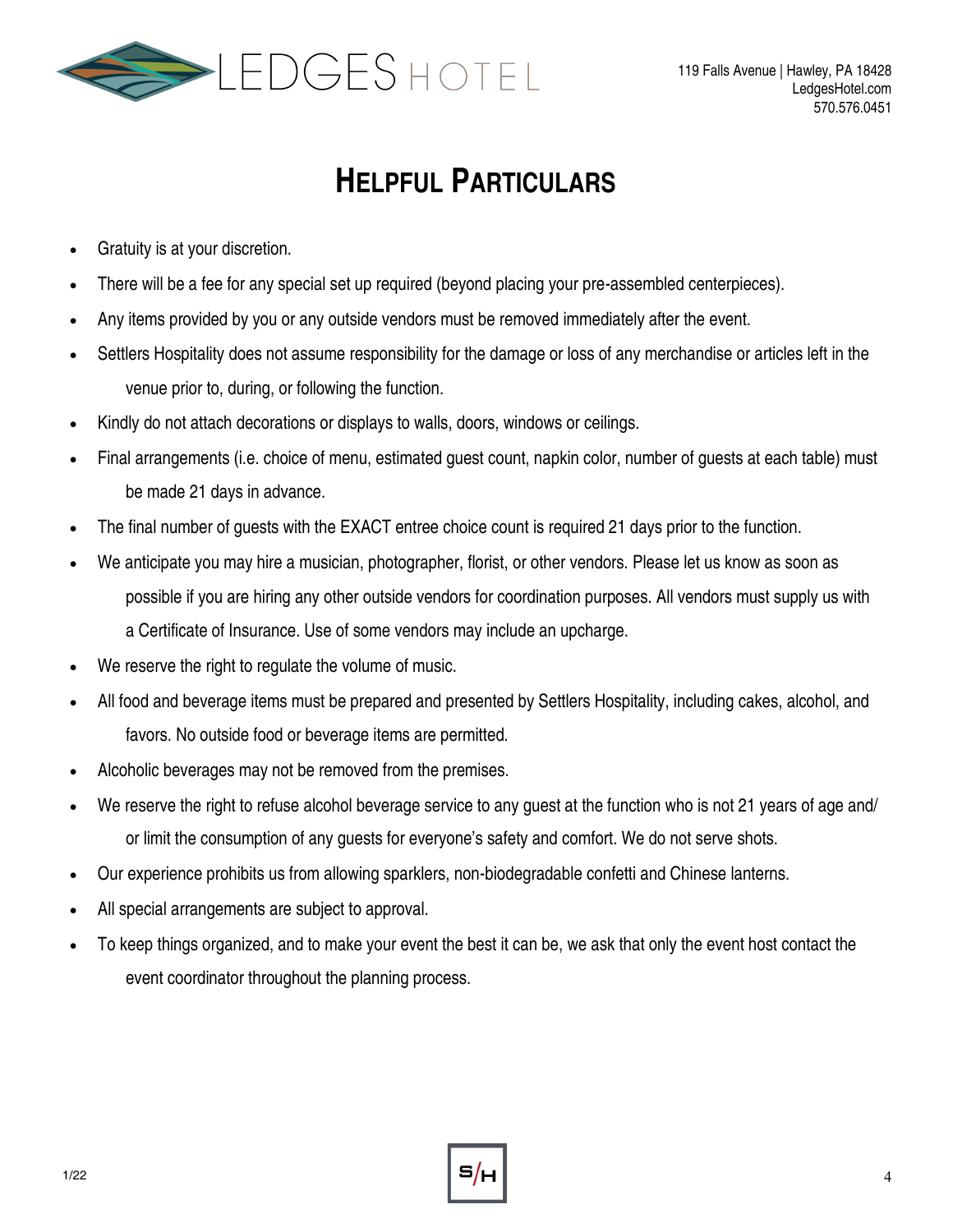

## **BREAKFAST OR BRUNCH**

**CONTINENTAL BREAKFAST**

STARTING AT \$16 PER PERSON

**Whole Fruits |** Apples, Oranges, Grapes, and Bananas **Overnight Oats |** Local Maple Syrup and Cinnamon Yogurt | Granola, and Honey **Assorted Danishes, Crumb Cake, and Muffins Assorted Bagels, Selection of Butter, Jam, and Cream Cheese Chilled Juices, Fresh Brewed Coffee, Decaffeinated Coffee, and Tea**

**BREAKFAST/BRUNCH BUFFET**

STARTING AT \$39 PER PERSON

**Fresh Fruit Salad Country Style Quiche |** Peppers and Onions **Sausage Bacon Hash Brown Casserole Assorted Danishes and Muffins Tuna Niçoise Salad**

**Herb Roasted Chicken Over Wild Rice**

**Baked Monte Cristo of Turkey, Ham, and Swiss** | Maple Syrup and Butter

**Chilled Juices, Fresh Brewed Coffee, Decaffeinated Coffee, and Tea**

#### **BRUNCH ENHANCEMENTS**

SERVES 10-12 GUESTS

**Bagel and Lox Platter** | \$139

**Yogurt Bar Assorted Toppings** | \$110

**Artisanal Cheese Display with Grapes and Crackers** | \$120

**Side of Salmon Poached with Cucumber Dill Chop** | \$139

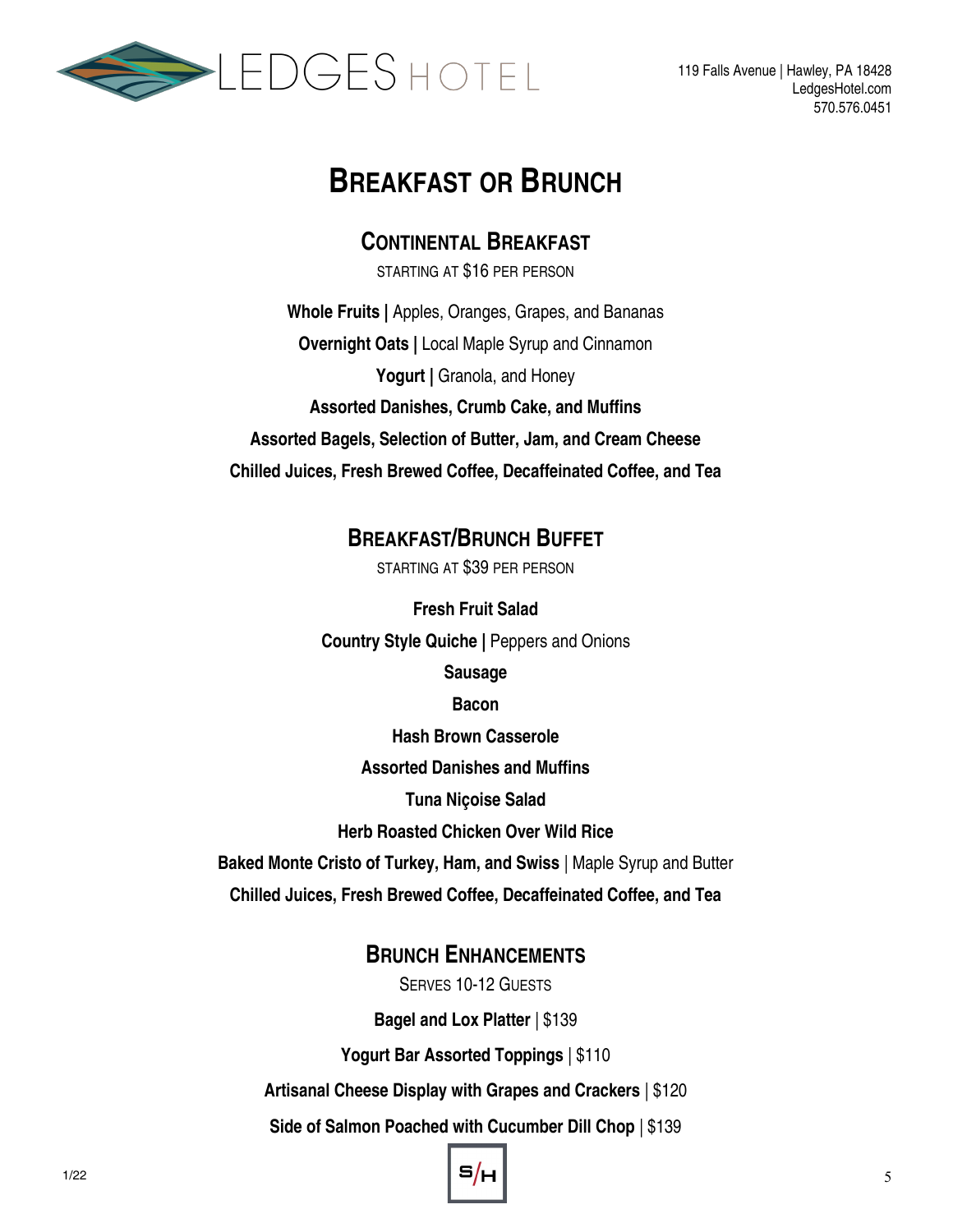

# **CARVING STATIONS & LUNCH**

#### **CARVING STATION**

CARVING STATIONS ARE PRICED PER PERSON, PLUS FEE FOR THE CHEF ATTENDED STATION CHEF ATTENDED | \$225 CHOOSE ONE

#### **Whole Side Salmon** | \$20 Per Person

Salt Cured, Lavender, Pickled Onion Salad, and Crème Fraîche

**Slow Roasted Pork Loin** | \$17 Per Person Mustard Maple Glaze

**Herb Roasted Beef Prime Rib** | \$29 Per Person Horseradish Cream

**Herb Roasted Beef Tenderloin** | \$29 Per Person Balsamic Onion Relish

**Rosemary Garlic Studded Lamb Leg** | \$21 Per Person Minted Chimichurri

#### **LUNCH BUFFET**

\$35/PERSON CHOOSE THREE

**Farmer's Vegetable Sandwich |** Garlic Aioli on Focaccia Bread **Ham and Cheddar |** Honey Mustard, Lettuce, Tomato and Onions on Country White **Turkey Breast and Swiss |** Yogurt Ranch, Lettuce, Tomato and Onions on Ciabatta **Falafel Pita | Cucumber, Lettuce, and Garlic Aioli Caprese Sandwich |** Balsamic Reduction and Greens on Focaccia Bread **Grilled Chicken | Pesto, Mozzarella, and Tomato on Ciabatta Bread Deviled Egg Salad |** on Birdseed Bread **Fresh Fruit Salad Roasted Vegetable Quinoa Salad Mediterranean Orzo Salad Chilled Juices, Coffee, Decaffeinated Coffee, and Tea**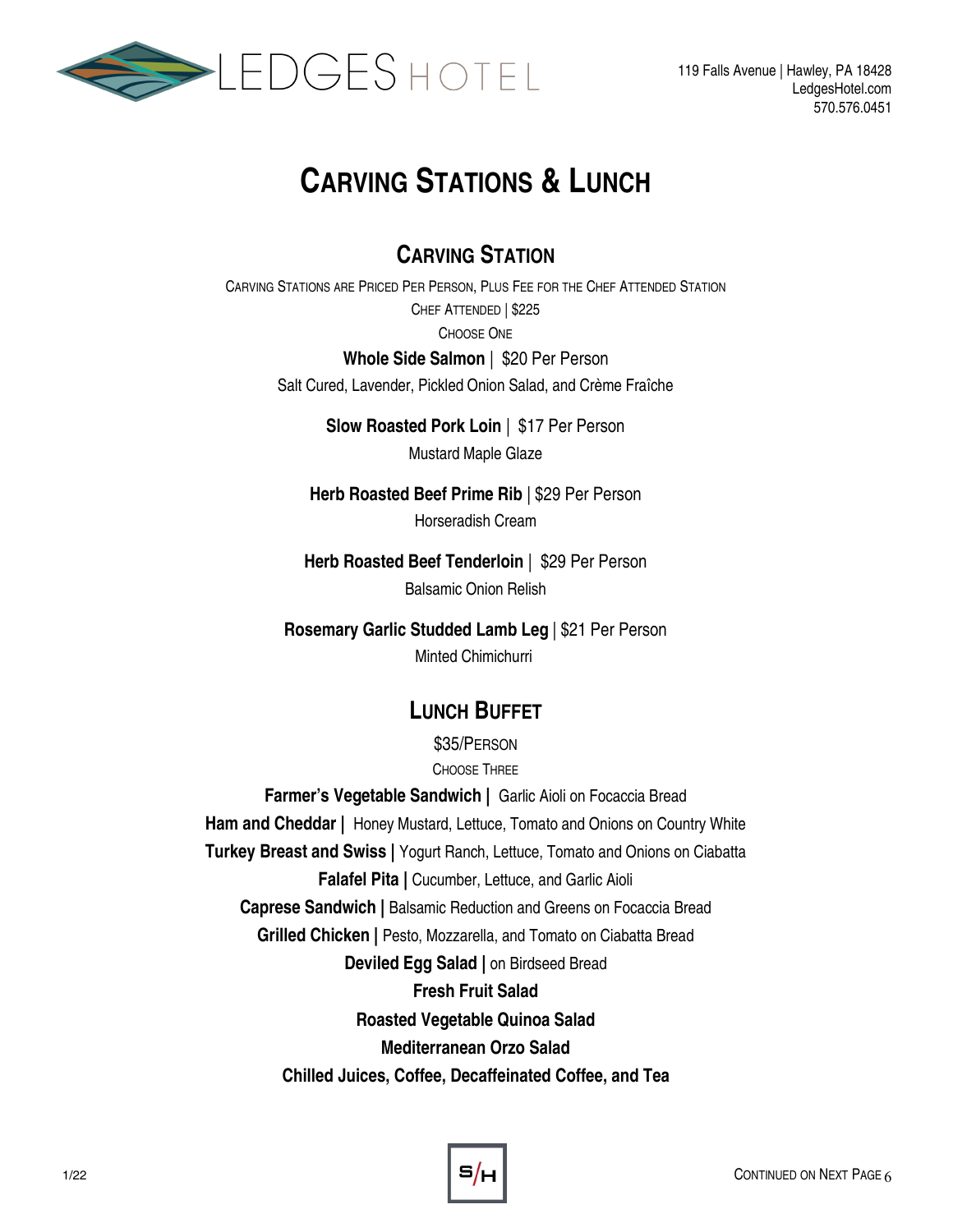

LUNCH/DINNER MENU CONTINUED

#### **LUNCH MENU**

LUNCH STARTING AT \$45/PERSON

#### **SALADS**

CHOOSE TWO

#### **Seasonal Greens Salad**

Dressing Options

Balsamic Vinaigrette | Ranch | Citrus Vinaigrette | Champagne Vinaigrette | Caesar Dressing | Red Wine Vinaigrette

**Caesar Salad**

**Chickpea, Cucumber and Feta Salad**

**Orzo Pesto Salad**

**BBQ Potato Salad**

**Fruit Salad**

**Quinoa and Roasted Vegetable Salad**

**Hummus with Pita**

#### **ENTREES**

CHOOSE ONE

**Balsamic Flank Steak |** Roasted Broccoli, Peppers, and Demi Glace **Shepherd's Pie |** Champ Style Potatoes, Ground Beef and Vegetables **Beef Paprikash |** Carrots, Onions, Tomato, and Potato Gnocchi **Honey Orange Chicken |** Lime Riced Cauliflower **Chicken |** Cilantro Lime Black Beans, Corn, Peppers, and Salsa **Marinated Grilled Chicken Breast |** Grains with Arugula, Garden Vegetables, and Red Pepper Coulis **Baked Ziti |** Tomato, Ricotta, and Mozzarella **Pesto Penne |** Tomato, Parmesan, and Roasted Onions **Pasta Primavera |** Orzo, Artichokes, Sun-Dried Tomato, Greens, Broccoli, and Garlic Oil **Pesto Baked Cod | Roasted Cauliflower Umami Portobellos |** Roasted Bok Choy, Carrots, and Citrus Ginger Sauce **Chilled Juices, Coffee, Decaffeinated Coffee, and Tea**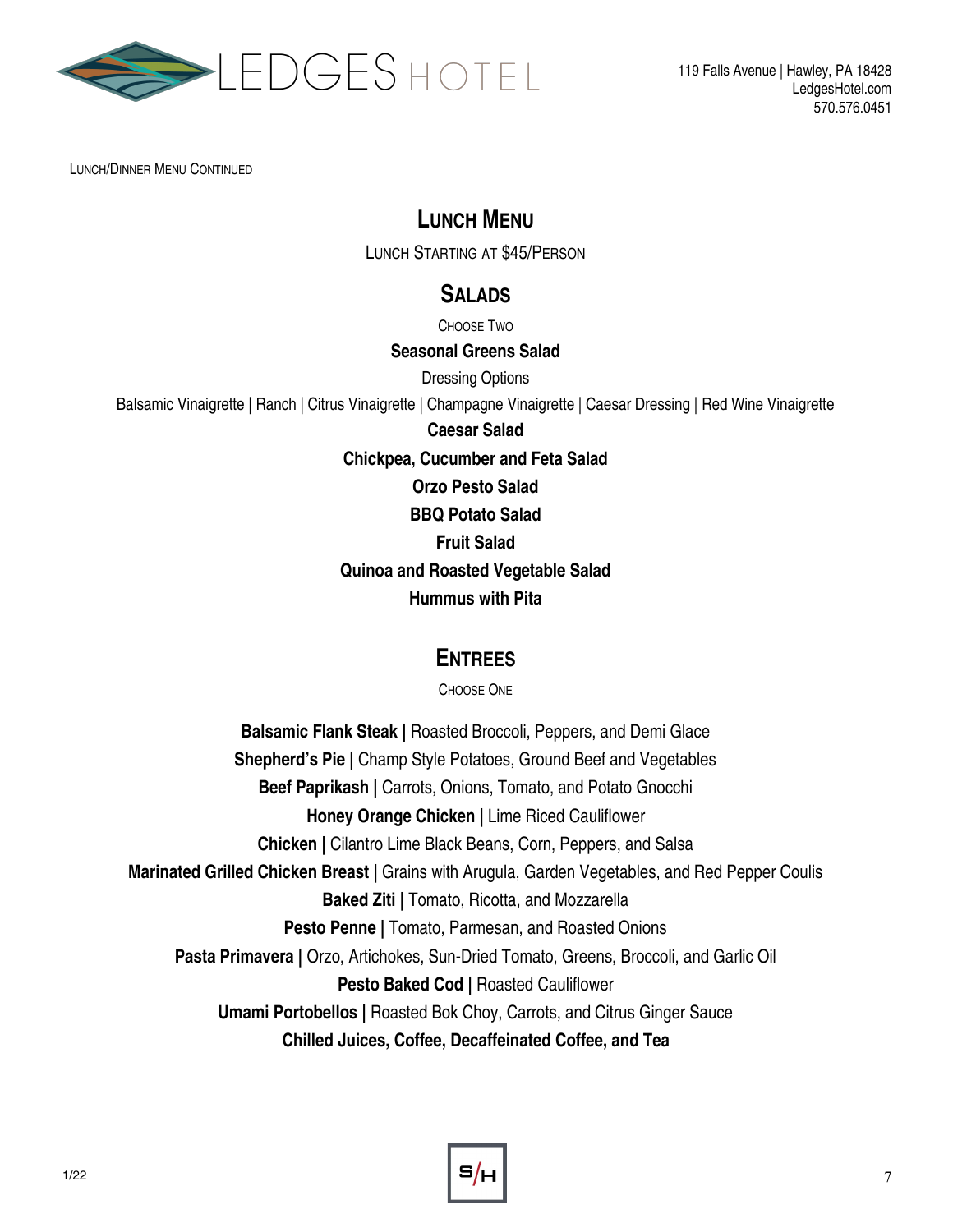

## **OPEN BAR**

FIRST HOUR \$18 PER PERSON EACH ADDITIONAL HOUR \$9 PER PERSON ADDITIONAL \$225 FEE PER BARTENDER

## **BOTTLED BEER**

**Coors Light | Yuengling | Lionshead | Corona Extra | Heineken Zero** 

#### **WINE**

**Sycamore Lane Varietals Choose 2 Reds, 2 Whites, and a Rose: Chardonnay | Pinot Grigio | Chablis Burgundy | Merlot | Cabernet Sauvignon White Zinfandel | Wycliff Brut Rose (Sparkling)**

## **SPIRITS**

**Stoli, Stoli Flavors | Tito's | New Amsterdam – Vodka Beefeater | Gordons | New Amsterdam – Gin Bacardi | Captain Morgan | Rumhaven Coconut | Don Q – Rum Jose Cuervo Gold | Montezuma – Tequila Johnnie Walker Red | Dewars - Scotch Jim Beam – Bourbon Jack Daniels | Jameson | Windsor – Whiskey Mr. Boston Assorted Schnapps and Liqueurs**

# **UPGRADE YOUR BAR**

## **UPGRADE YOUR BOTTLED BEER**

**Angry Orchard Crisp Apple | Blue Moon Belgian White | Flying Fish Hazy Bones Founders All Day IPA | Great Lakes Edmund Fitzgerald Porter | Heineken Lagunitas IPA | Modelo | New Belgium Fat Tire | Sam Adams Boston Lager | Sam Adams Seasonal Stella Artois | Truly Hard Seltzer | Yards Philly Pale Ale 1911 Original or Raspberry Hard Cider Allagash White | Ithaca Flower Power | New Trail Broken Heels IPA | Ommegang Witte | Rusty Rail Fool's Gold Troegs Solid Sender or Dreamweaver | Victory Prima Pils | Wyndridge Farms Hard Cider | Yards Philthy**  NOT LISTED HERE? ASK FOR PRICING REGARDING ADD ON SELECTIONS!

Pair Your Beer with Your Menu! Ask Our Malt Maven for a Consult.\*

\*Priced Accordingly

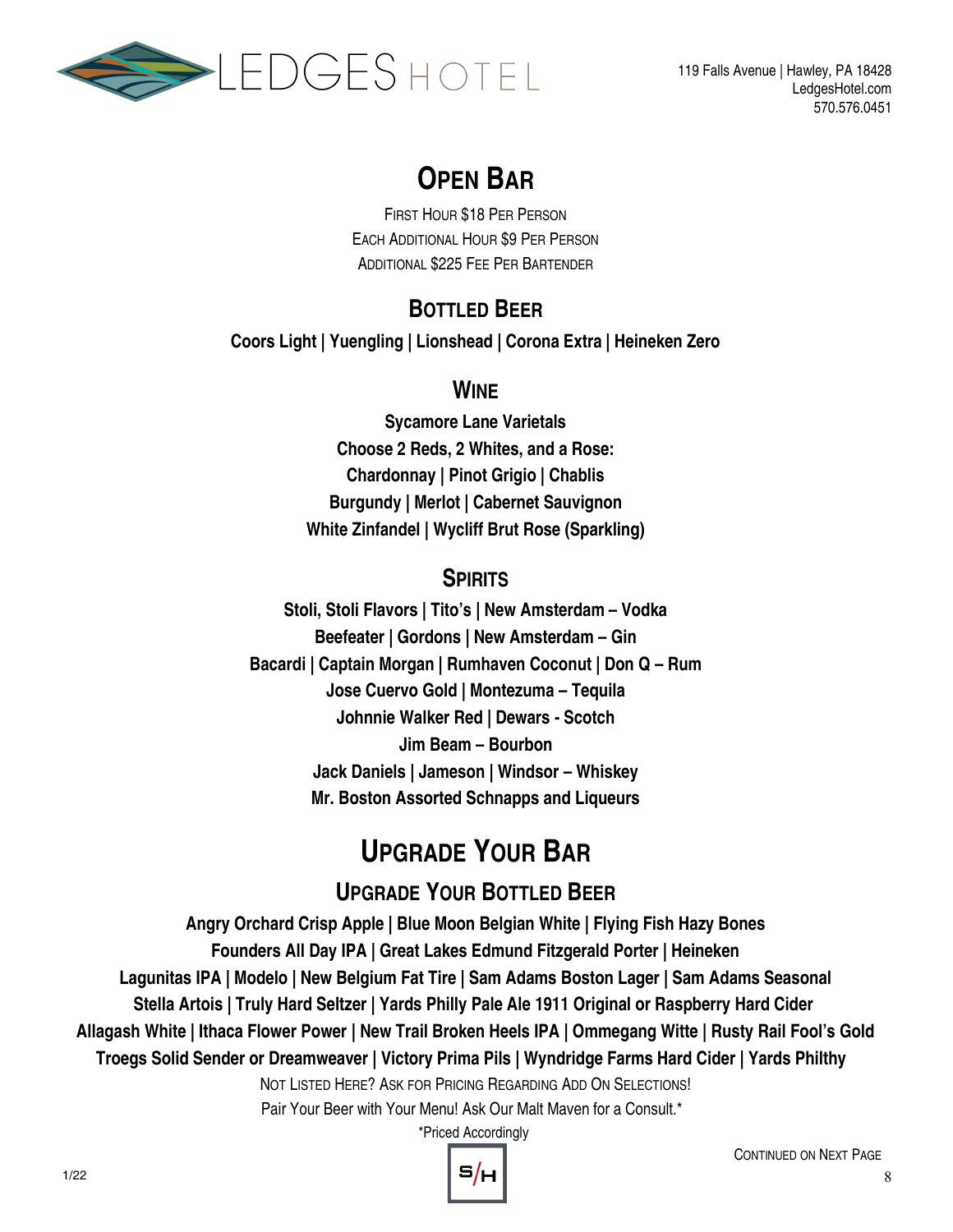

OPEN BAR CONTINUED

#### **UPGRADE YOUR SPIRITS**

UPGRADE TO TOP SHELF, ADD \$10 PER PERSON **Grey Goose | Ketel One – Vodka, Hendricks | Tanqueray – Gin Patron Silver | Casamigos Blanco – Tequila, Johnnie Walker Black – Scotch Makers Mark – Bourbon, Crown Royal – Whiskey Cordials (upon request) Bailey's Irish Cream | Frangelico | Grand Marnier B&B | Drambuie | Campari Sambuca | DiSaronno | St. Germain – Liqueurs**

#### **ADD ONS**

**Mimosa Bar |** \$8 Per Person, Served for 1 Hour **Champagne Punch |** \$40 Per Bowl, Serves 8-10 Guests **Bloody Mary Bar |** \$12 Per Person, Served for 1 Hour **Signature Cocktail – Priced Accordingly Ginger Beer |** \$2 Per Person (Perfect for Mixing Moscow Mules!)

## **FRUITED ICED TEA STATION**

\$5 Per Person **Tropical |** Pineapple, Mango, and Guava **Citrus |** Lemon, Lime, and Orange **Calm |** Caffeine Free with Hibiscus and Red Berries and Mint **Includes Simple Syrup and Fresh Fruit Purees**

CONTINUED ON NEXT PAGE

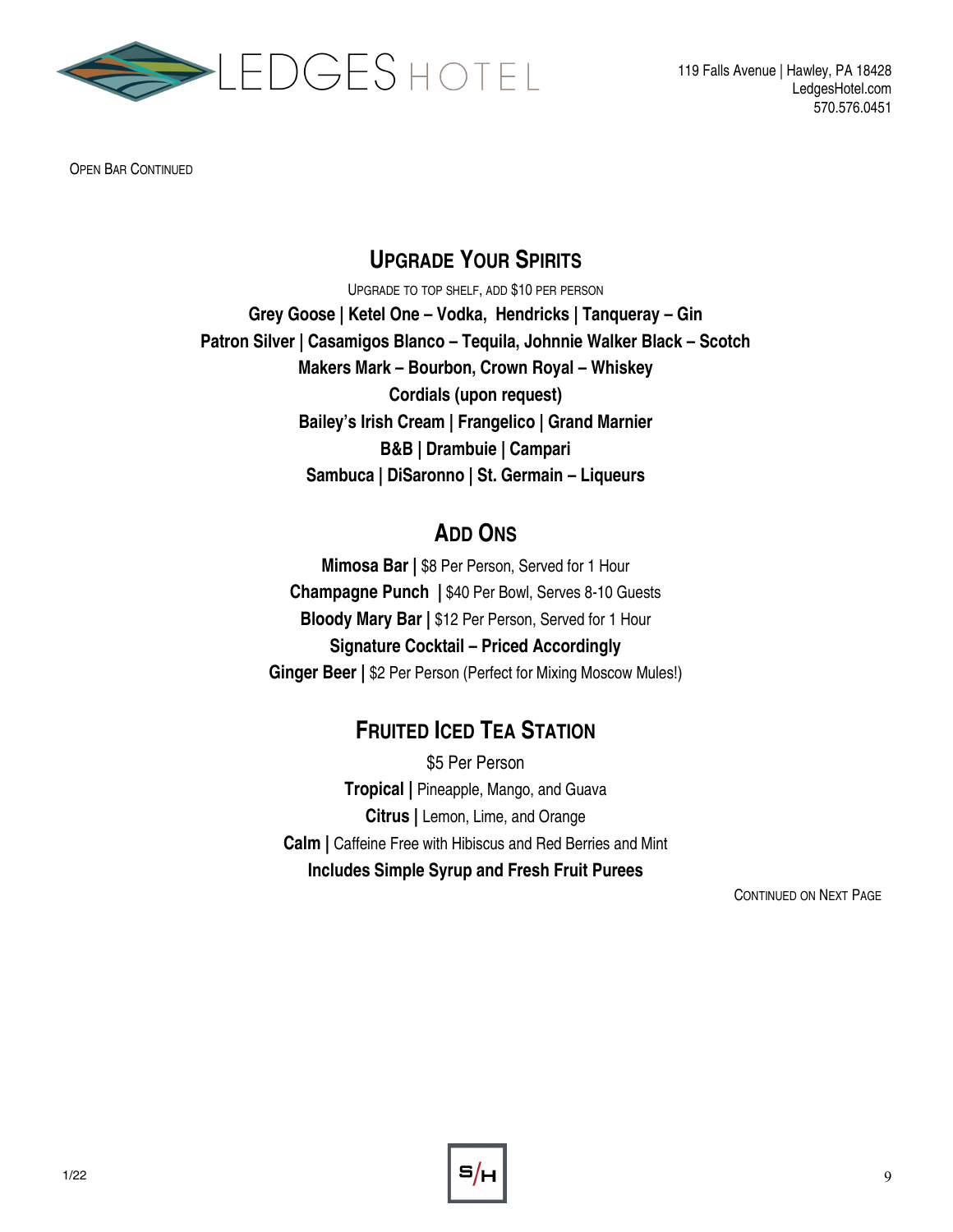

OPEN BAR CONTINUED

#### **INFUSED WATER STATIONS**

\$4 PER PERSON **Cucumber Honeydew Citrus Mélange |** Lemons and Oranges **Berries and Mint |** Raspberry, Strawberry, Blackberry, and Mint

#### **SPECIALTY NON-ALCOHOLIC BEVERAGE**

\$7 PER PERSON **Spring/Summer Salted Watermelon Juice, Strawberry Agua Fresca Fruited Lemonade Station Honeydew Cucumber Spritzer Berry Mojito Cucumber, Mint, Basil Refresher**

> **Fall/Winter Hot Mulled Cider | Iced Spiced Cider Syllabub Hot Cocoa Non-Alcoholic Ginger Beer**

TAB AND CASH BARS ALSO AVAILABLE\* \*REQUIRES MINIMUM SPEND OF \$500 PLUS BARTENDER FEE OF \$150 PER BARTENDER. ALL TAB BARS WILL ADD A 20% GRATUTITY TO THE TOTAL SPEND.